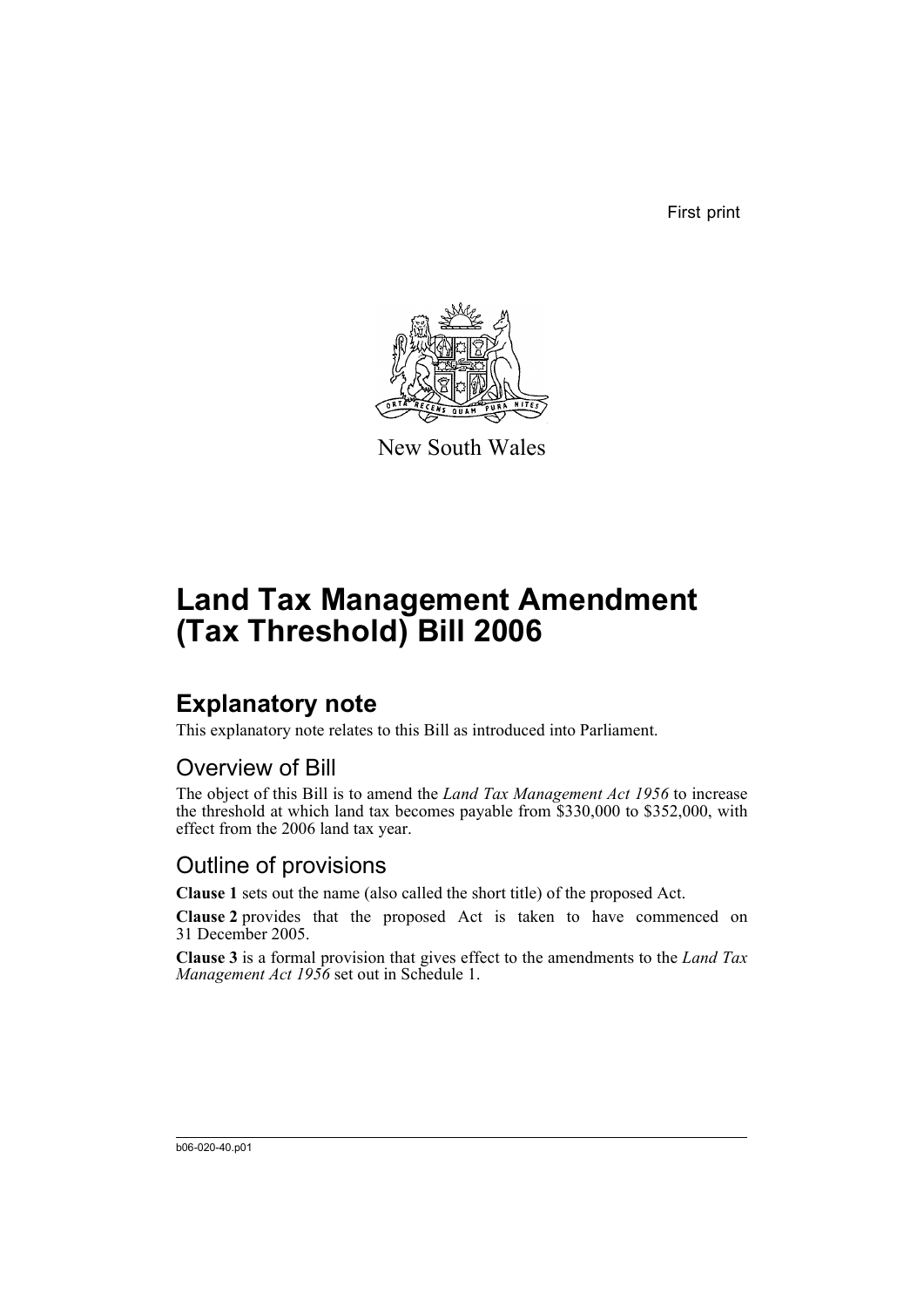Land Tax Management Amendment (Tax Threshold) Bill 2006

Explanatory note

#### **Schedule 1 Amendments**

**Schedule 1 [1]** amends the *Land Tax Management Act 1956* to increase the land tax threshold for the 2006 land tax year from \$330,000 to \$352,000. The tax threshold will continue to be adjusted in subsequent land tax years in accordance with an indexation factor determined by the Valuer-General.

**Schedule 1 [2]** allows savings and transitional regulations to be made as a consequence of the change to the tax threshold.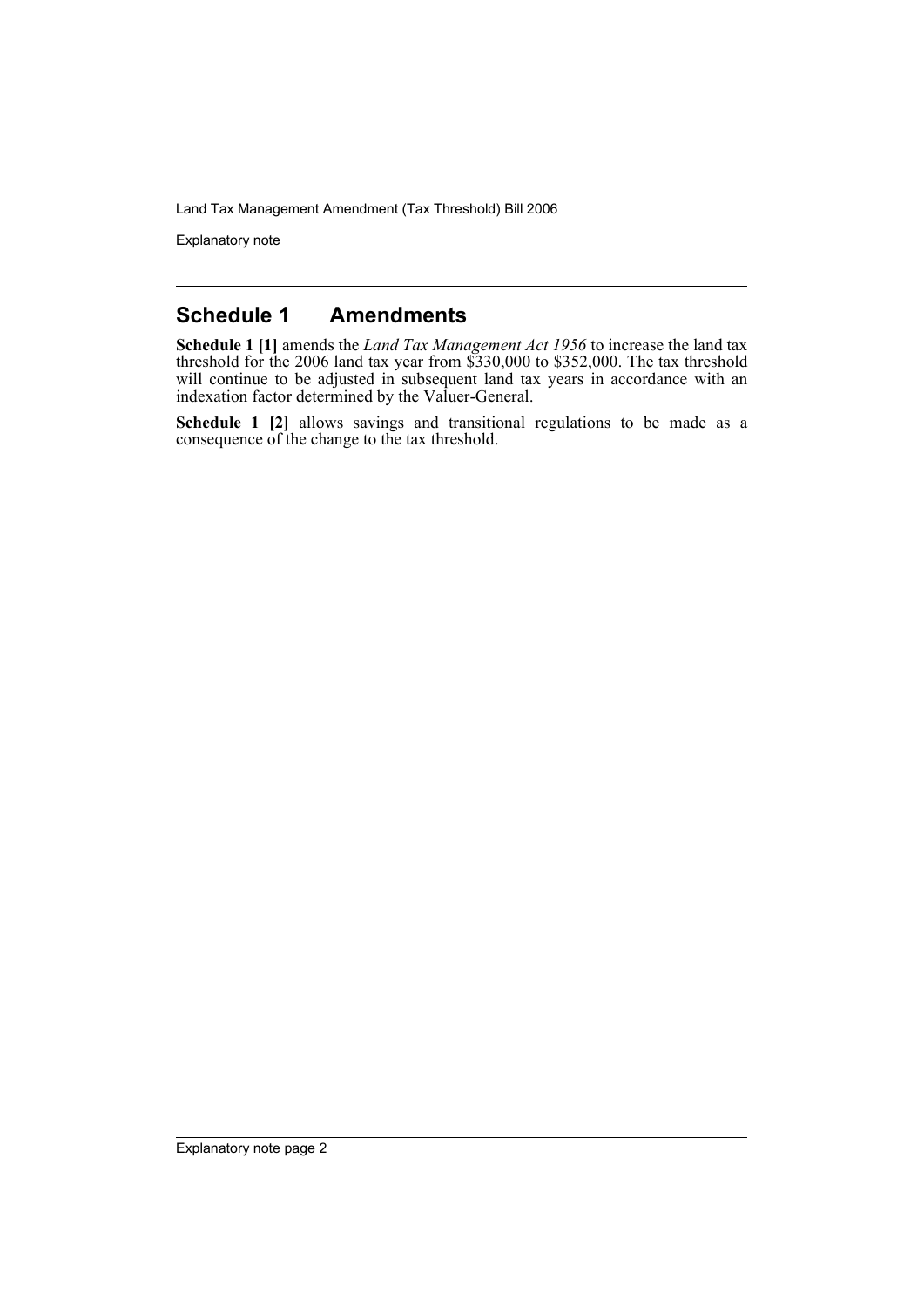First print



New South Wales

## **Land Tax Management Amendment (Tax Threshold) Bill 2006**

### **Contents**

|                                                   | Page |
|---------------------------------------------------|------|
| Name of Act                                       |      |
| 2 Commencement                                    |      |
| 3 Amendment of Land Tax Management Act 1956 No 26 | 2    |
| Schedule 1 Amendments                             |      |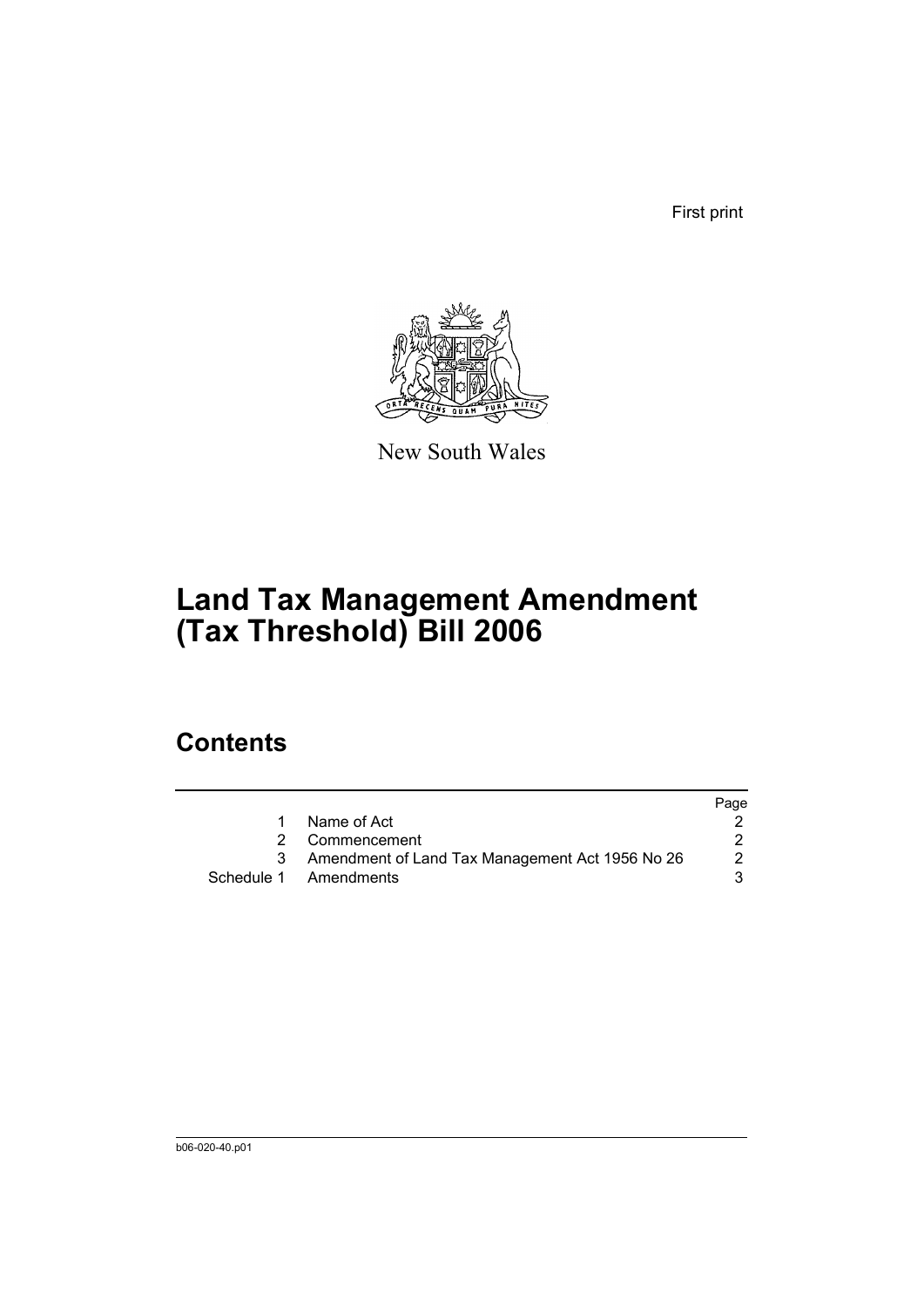Land Tax Management Amendment (Tax Threshold) Bill 2006

Contents

Page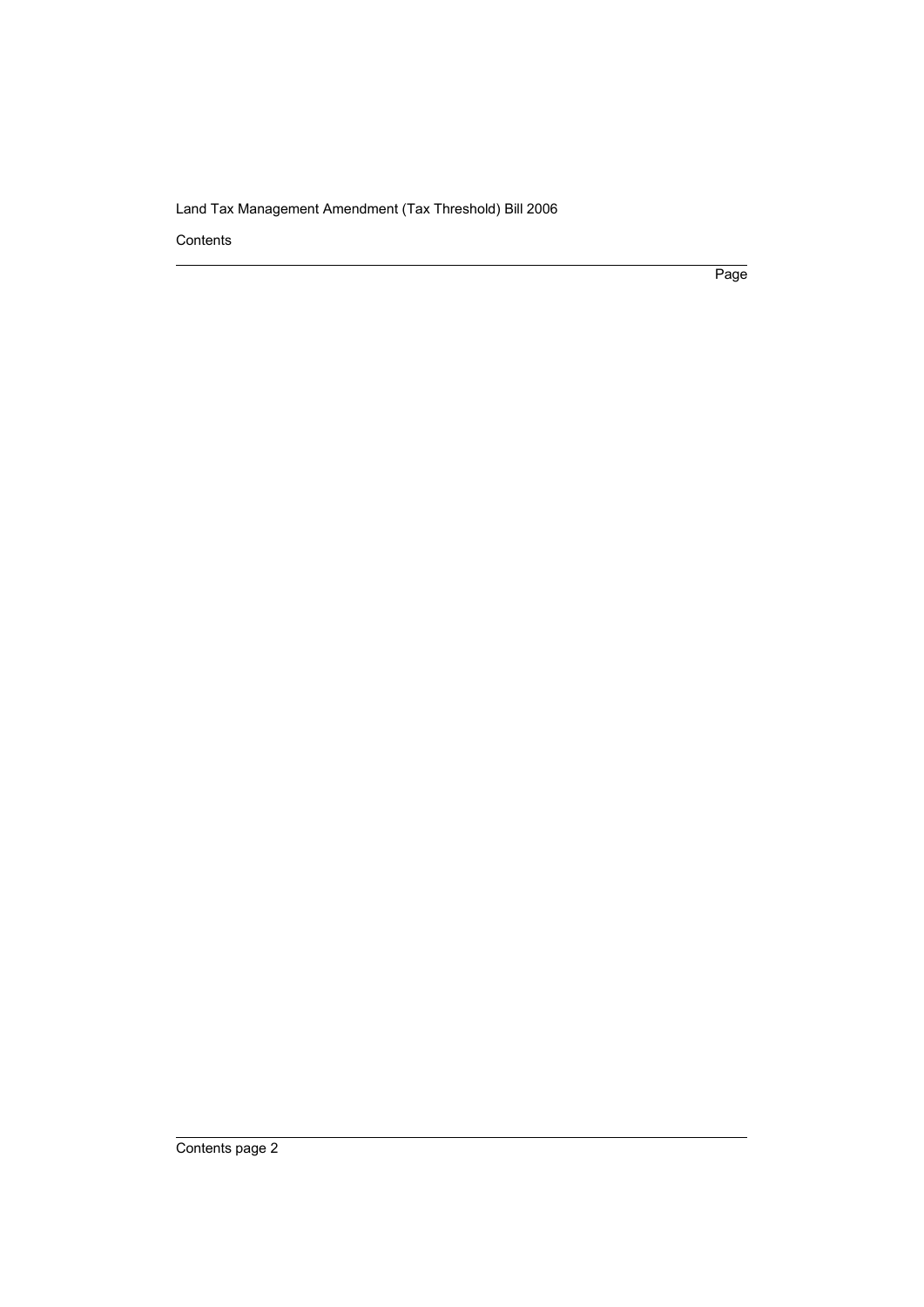

New South Wales

## **Land Tax Management Amendment (Tax Threshold) Bill 2006**

No , 2006

#### **A Bill for**

An Act to amend the *Land Tax Management Act 1956* to increase the land tax threshold.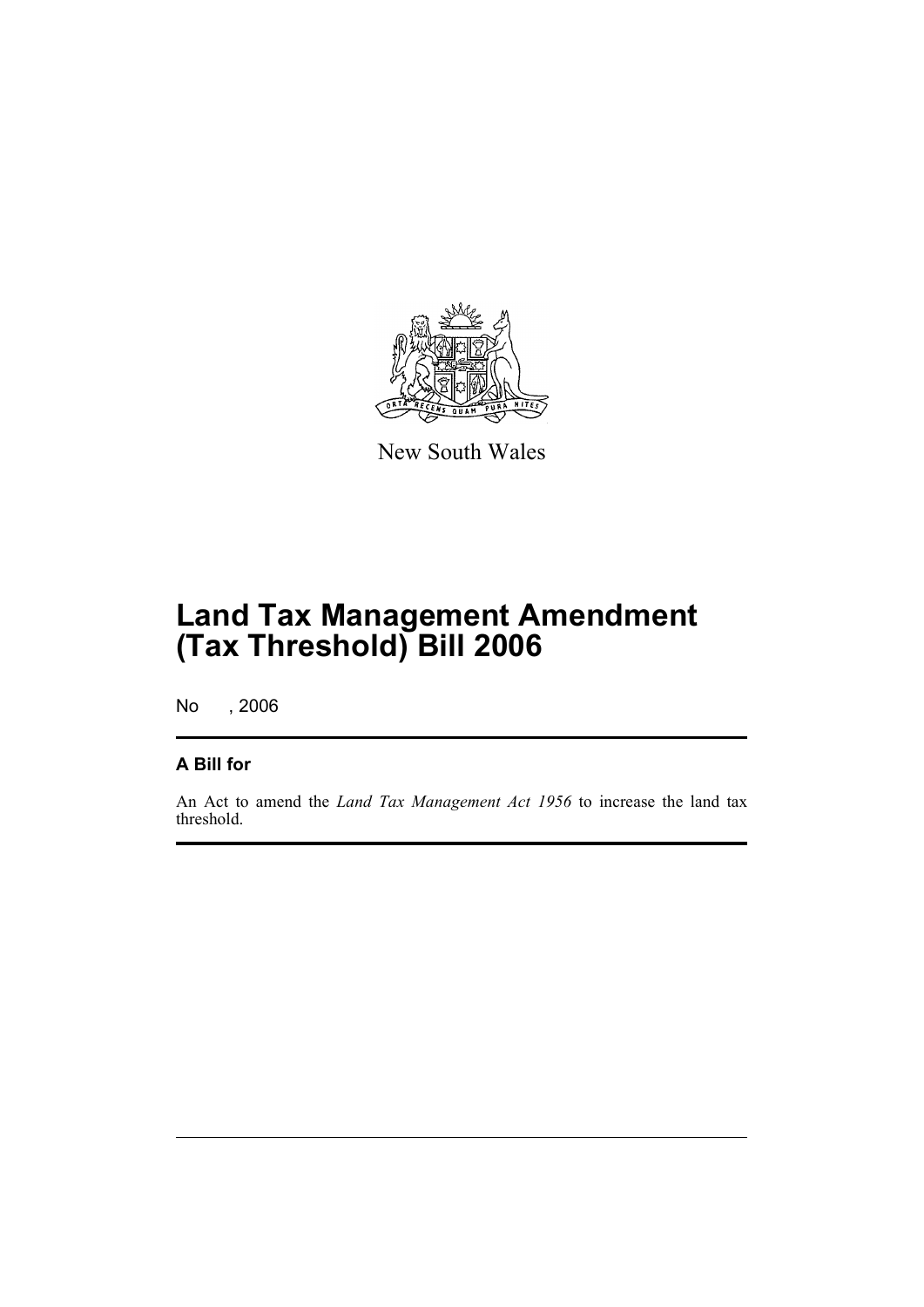<span id="page-5-2"></span><span id="page-5-1"></span><span id="page-5-0"></span>

| The Legislature of New South Wales enacts:                                        |                     |
|-----------------------------------------------------------------------------------|---------------------|
| <b>Name of Act</b>                                                                | 2                   |
| This Act is the <i>Land Tax Management Amendment (Tax Threshold)</i><br>Act 2006. | 3<br>$\overline{4}$ |
| <b>Commencement</b>                                                               | 5                   |
| This Act is taken to have commenced on 31 December 2005.                          | 6                   |
| Amendment of Land Tax Management Act 1956 No 26                                   | 7                   |
| The <i>Land Tax Management Act 1956</i> is amended as set out in<br>Schedule 1.   | 8<br>9              |
|                                                                                   |                     |